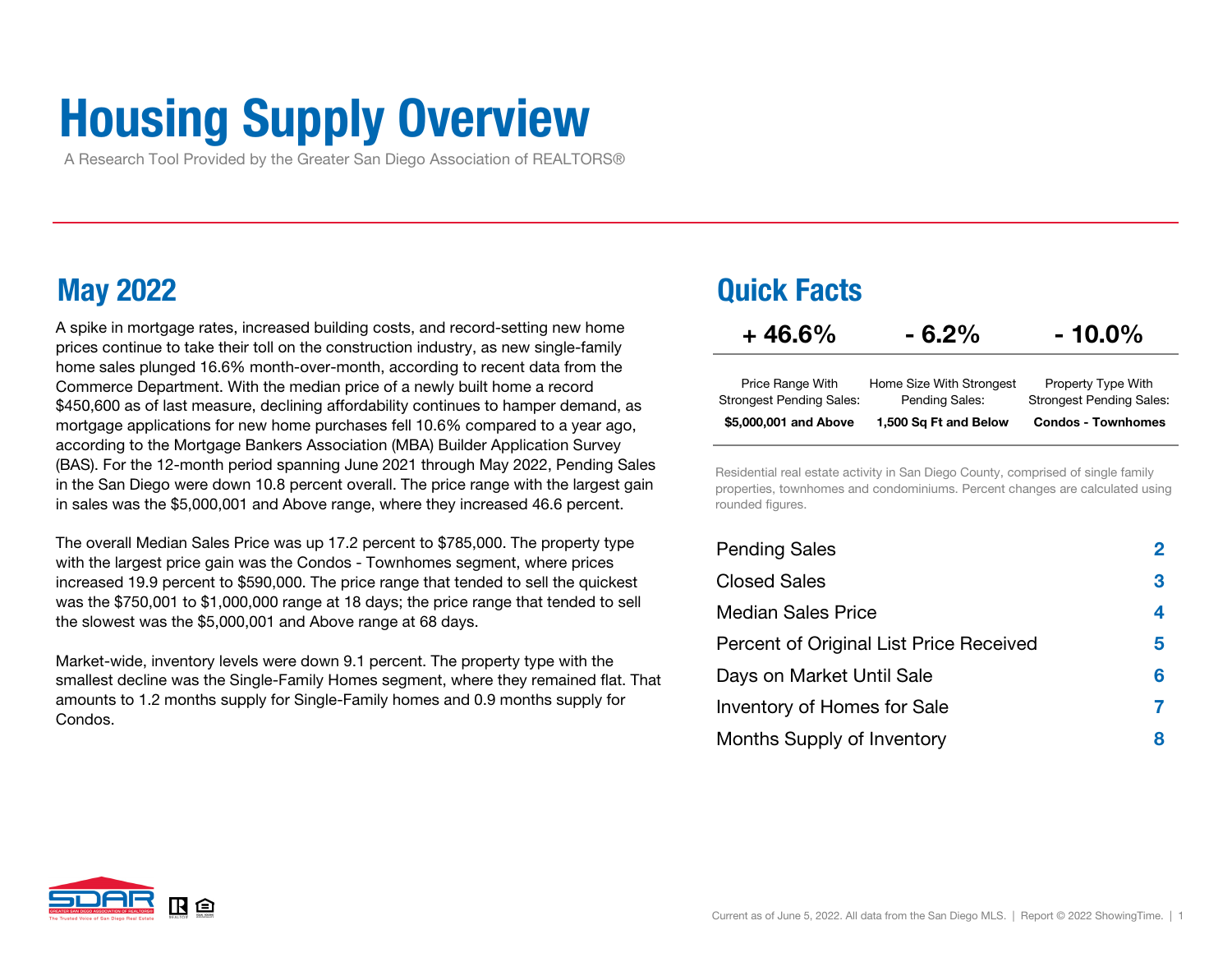## Pending Sales

A count of properties on which offers have been accepted. Based on a rolling 12-month calculation.





## All Properties The Single-Family Homes Condos - Townhomes

|                            |         | .       |           |         |         |           |         |         |           |
|----------------------------|---------|---------|-----------|---------|---------|-----------|---------|---------|-----------|
| <b>By Price Range</b>      | 05-2021 | 05-2022 | Change    | 05-2021 | 05-2022 | Change    | 05-2021 | 05-2022 | Change    |
| \$250,000 and Below        | 581     | 186     | $-68.0%$  | 95      | 41      | $-56.8%$  | 486     | 145     | - 70.2%   |
| \$250,001 to \$500,000     | 9.029   | 5,145   | $-43.0%$  | 1,768   | 574     | - 67.5%   | 7,261   | 4,571   | - 37.0%   |
| \$500,001 to \$750,000     | 15,501  | 12,362  | $-20.3%$  | 11.059  | 7.120   | - 35.6%   | 4,442   | 5,242   | $+18.0%$  |
| \$750,001 to \$1,000,000   | 7.427   | 9,032   | $+21.6\%$ | 6,114   | 7,305   | + 19.5%   | 1,313   | 1,727   | + 31.5%   |
| \$1,000,001 to \$1,250,000 | 2.510   | 3,092   | $+23.2%$  | 2,121   | 2,555   | $+20.5%$  | 389     | 537     | $+38.0%$  |
| \$1,250,001 to \$2,000,000 | 3.877   | 4,337   | $+11.9%$  | 3.348   | 3.703   | $+10.6\%$ | 529     | 634     | $+19.8%$  |
| \$2,000,001 to \$5,000,000 | .826    | 2,087   | $+14.3%$  | 1,632   | 1.794   | $+9.9%$   | 194     | 293     | $+51.0%$  |
| \$5,000,001 and Above      | 208     | 305     | $+46.6%$  | 204     | 300     | + 47.1%   |         | 5       | $+25.0\%$ |
| <b>All Price Ranges</b>    | 40.959  | 36.546  | $-10.8%$  | 26,341  | 23,392  | $-11.2%$  | 14,618  | 13,154  | $-10.0\%$ |
|                            |         |         |           |         |         |           |         |         |           |

| <b>By Square Feet</b> | 05-2021 | 05-2022 | Change   | 05-2021 | 05-2022 | Change   | 05-2021 | 05-2022 | Change     |
|-----------------------|---------|---------|----------|---------|---------|----------|---------|---------|------------|
| 1,500 Sq Ft and Below | 18,800  | 17,629  | $-6.2%$  | 7.440   | 7,328   | - 1.5%   | 11.360  | 10.301  | $-9.3\%$   |
| 1,501 to 2,000 Sq Ft  | 9,271   | 8,495   | $-8.4%$  | 6,700   | 6,280   | - 6.3%   | 2,571   | 2,215   | $-13.8%$   |
| 2,001 to 3,000 Sq Ft  | 8.027   | 6,885   | - 14.2%  | 7.402   | 6,313   | - 14.7%  | 625     | 572     | $-8.5%$    |
| 3,001 to 4,000 Sq Ft  | 3.034   | 2,333   | $-23.1%$ | 2,985   | 2,280   | - 23.6%  | 49      | 53      | $+8.2%$    |
| 4,001 to 6,000 Sq Ft  | .405    | 909     | - 35.3%  | 1,395   | 896     | - 35.8%  | 10      | 13      | $+30.0%$   |
| 6,001 Sq Ft and Above | 418     | 295     | - 29.4%  | 416     | 295     | $-29.1%$ |         |         | $-100.0\%$ |
| All Square Footage    | 40.959  | 36.546  | $-10.8%$ | 26.341  | 23.392  | $-11.2%$ | 14.618  | 13.154  | $-10.0\%$  |

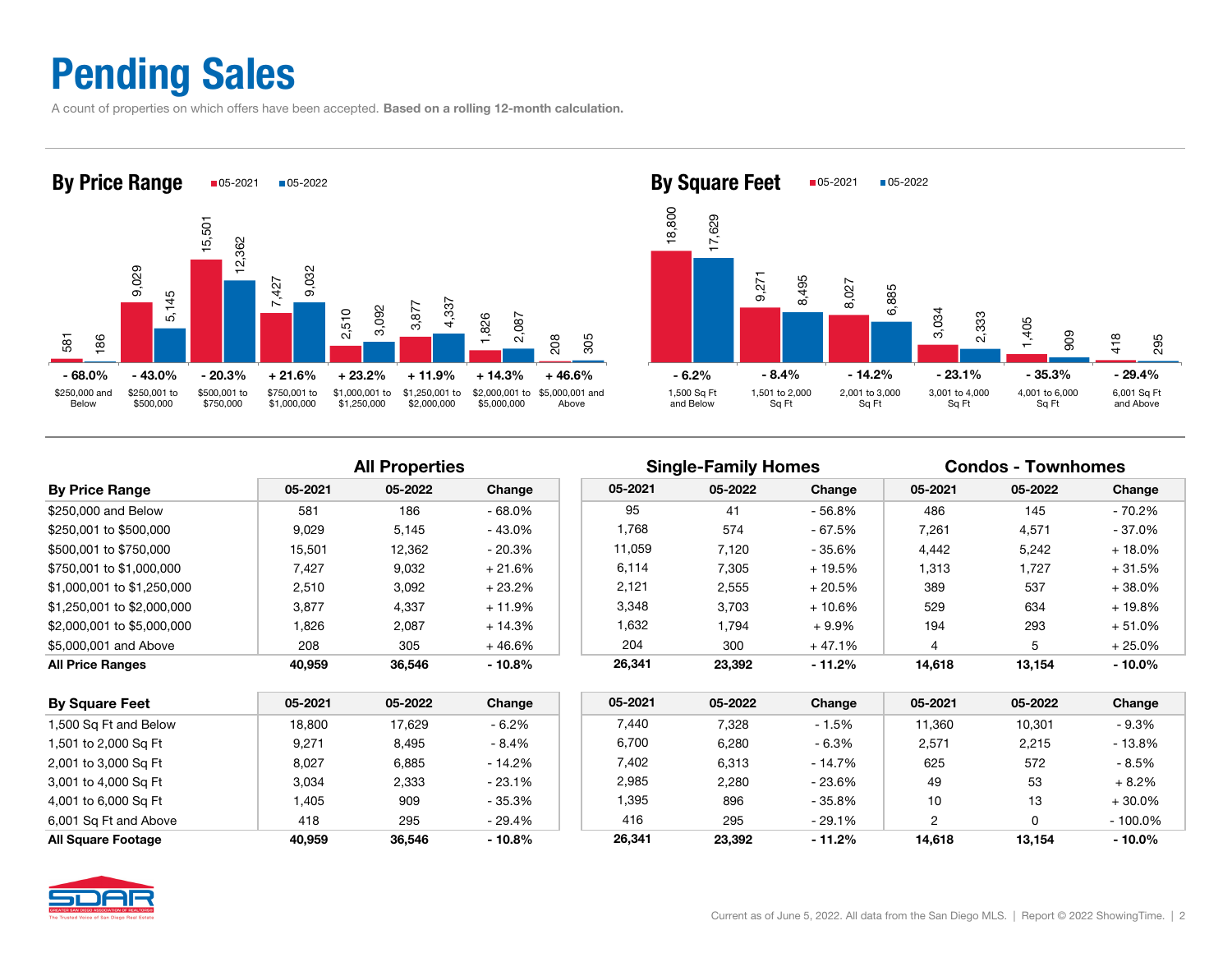## Closed Sales

A count of the actual sales that have closed in a given month. Based on a rolling 12-month calculation.





## All Properties **Single-Family Homes** Condos - Townhomes

|                            |         |         |           |         | $\tilde{\phantom{a}}$<br>- |          |         |         |            |
|----------------------------|---------|---------|-----------|---------|----------------------------|----------|---------|---------|------------|
| <b>By Price Range</b>      | 05-2021 | 05-2022 | Change    | 05-2021 | 05-2022                    | Change   | 05-2021 | 05-2022 | Change     |
| \$250,000 and Below        | 609     | 184     | $-69.8%$  | 112     | 52                         | - 53.6%  | 497     | 132     | - 73.4%    |
| \$250.001 to \$500.000     | 8,648   | 4,762   | $-44.9%$  | 629. ا  | 466                        | - 71.4%  | 7,019   | 4,296   | $-38.8%$   |
| \$500.001 to \$750.000     | 15.451  | 12,206  | $-21.0%$  | 10,926  | 6,677                      | - 38.9%  | 4,525   | 5,529   | $+22.2%$   |
| \$750.001 to \$1.000.000   | 7.406   | 9,386   | $+26.7%$  | 6,096   | 7.486                      | $+22.8%$ | 1,310   | 1,900   | $+45.0%$   |
| \$1,000,001 to \$1,250,000 | 2,653   | 3,643   | $+37.3%$  | 2,254   | 2,975                      | + 32.0%  | 399     | 668     | $+67.4%$   |
| \$1,250,001 to \$2,000,000 | 3.696   | 4,774   | $+29.2\%$ | 3,235   | 4.081                      | $+26.2%$ | 461     | 693     | $+50.3%$   |
| \$2.000.001 to \$5.000.000 | 1.725   | 2,364   | + 37.0%   | 1,558   | 2,059                      | $+32.2%$ | 167     | 305     | $+82.6%$   |
| \$5,000,001 and Above      | 169     | 316     | + 87.0%   | 167     | 310                        | $+85.6%$ | 2       | 6       | $+200.0\%$ |
| All Price Ranges           | 40,357  | 37,635  | $-6.7\%$  | 25,977  | 24,106                     | $-7.2\%$ | 14,380  | 13,529  | $-5.9%$    |
|                            |         |         |           |         |                            |          |         |         |            |

| <b>By Square Feet</b> | 05-2021 | 05-2022 | Change    | 05-2021 | 05-2022 | Change   | 05-2021 | 05-2022 | Change     |
|-----------------------|---------|---------|-----------|---------|---------|----------|---------|---------|------------|
| 1,500 Sq Ft and Below | 18.521  | 18.063  | - 2.5%    | 7.354   | 7,479   | $+1.7%$  | 11.167  | 10.584  | $-5.2\%$   |
| 1,501 to 2,000 Sq Ft  | 9.188   | 8,713   | $-5.2%$   | 6,640   | 6,420   | $-3.3%$  | 2,548   | 2.293   | $-10.0%$   |
| 2,001 to 3,000 Sq Ft  | 7,951   | 7.141   | $-10.2\%$ | 7,307   | 6.559   | $-10.2%$ | 608     | 582     | $-4.3%$    |
| 3,001 to 4,000 Sq Ft  | 2.964   | 2.426   | - 18.2%   | 2,918   | 2.369   | - 18.8%  | 46      | 57      | $+23.9%$   |
| 4,001 to 6,000 Sq Ft  | .366    | 979     | $-28.3%$  | 1,357   | 966     | $-28.8%$ | 9       | 13      | +44.4%     |
| 6,001 Sq Ft and Above | 400     | 313     | $-21.8%$  | 398     | 313     | - 21.4%  | ◠       |         | $-100.0\%$ |
| All Square Footage    | 40.357  | 37.635  | $-6.7\%$  | 25,977  | 24.106  | $-7.2\%$ | 14.380  | 13.529  | $-5.9%$    |

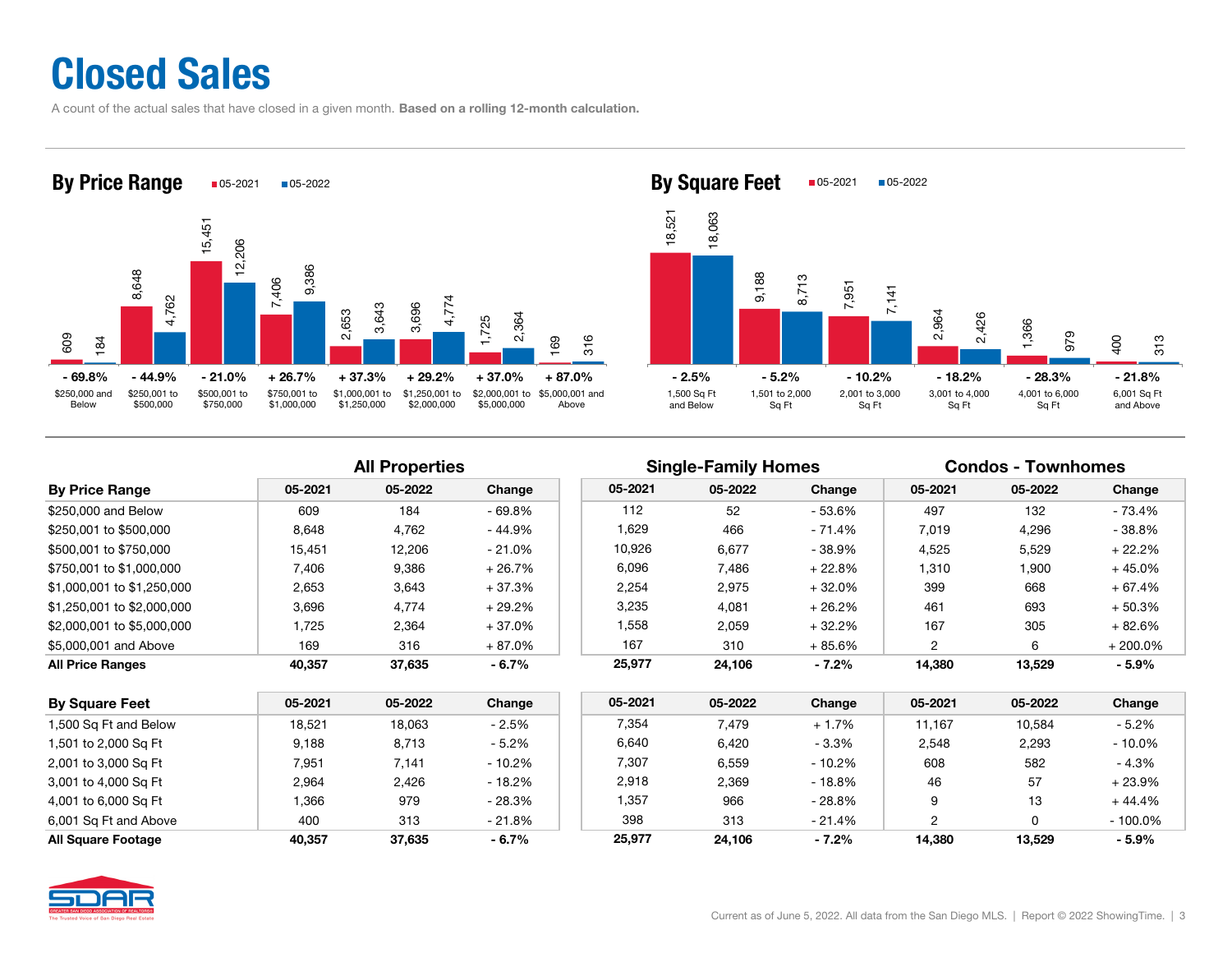## Median Sales Price

 Point at which half of the sales sold for more and half sold for less, not accounting for seller concessions, in a given month. Based on a rolling 12-month median.





|                           |             | <b>All Properties</b> |          |             | <b>Single-Family Homes</b> |           |             | <b>Condos - Townhomes</b> |          |
|---------------------------|-------------|-----------------------|----------|-------------|----------------------------|-----------|-------------|---------------------------|----------|
| <b>By Square Feet</b>     | 05-2021     | 05-2022               | Change   | 05-2021     | 05-2022                    | Change    | 05-2021     | 05-2022                   | Change   |
| 1,500 Sq Ft and Below     | \$518,000   | \$625,000             | $+20.7%$ | \$600,000   | \$710,000                  | $+18.3%$  | \$441,500   | \$537,000                 | $+21.6%$ |
| 1,501 to 2,000 Sq Ft      | \$690,000   | \$825,000             | $+19.6%$ | \$695,051   | \$830,000                  | + 19.4%   | \$679,900   | \$791,000                 | $+16.3%$ |
| 2,001 to 3,000 Sq Ft      | \$855,000   | \$1,075,000           | $+25.7%$ | \$850,000   | \$1,050,000                | $+23.5%$  | \$1,054,748 | \$1,320,000               | $+25.1%$ |
| 3,001 to 4,000 Sq Ft      | \$1,248,500 | \$1,600,000           | $+28.2%$ | \$1,240,000 | \$1,600,000                | $+29.0\%$ | \$1,542,500 | \$2,425,000               | $+57.2%$ |
| 4,001 to 6,000 Sq Ft      | \$1,890,000 | \$2,499,000           | $+32.2%$ | \$1,889,000 | \$2,495,962                | $+32.1%$  | \$3.110.000 | \$2,640,000               | $-15.1%$ |
| 6,001 Sq Ft and Above     | \$3,685,500 | \$5,000,000           | $+35.7%$ | \$3,698,000 | \$5,000,000                | $+35.2%$  | \$2,812,500 | $- -$                     | $0.0\%$  |
| <b>All Square Footage</b> | \$670,000   | \$785,000             | $+17.2%$ | \$760,000   | \$892,000                  | $+17.4%$  | \$492,000   | \$590,000                 | $+19.9%$ |

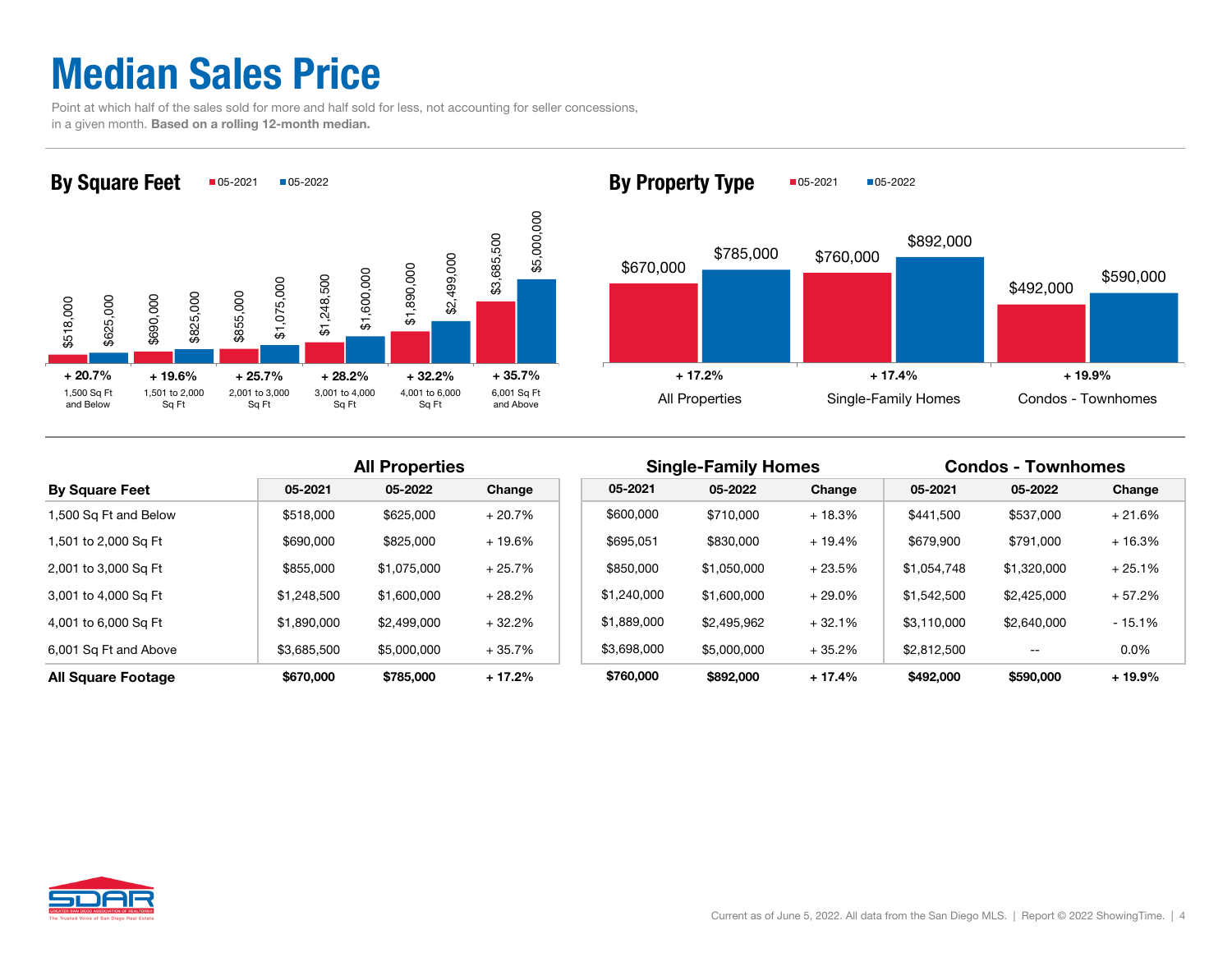## Percent of Original List Price Received

 Percentage found when dividing a property's sales price by its original list price, then taking the average for all properties sold, in a given month, not accounting for seller concessions. Based on a rolling 12-month average.



By Square Feet  $\Box$ 05-2021  $\Box$ 05-2022



| <b>By Price Range</b>      | 05-2021 | 05-2022 | Change   | 05-2021 | 05-2022 | Change   | 05-2021 | 05-2022 | Change  |
|----------------------------|---------|---------|----------|---------|---------|----------|---------|---------|---------|
| \$250,000 and Below        | 99.8%   | 101.0%  | $+1.2%$  | 99.3%   | 93.9%   | - 5.4%   | 99.9%   | 103.0%  | $+3.1%$ |
| \$250,001 to \$500,000     | 101.2%  | 104.6%  | $+3.4%$  | 102.1%  | 104.8%  | $+2.6%$  | 100.9%  | 104.5%  | $+3.6%$ |
| \$500,001 to \$750,000     | 101.6%  | 103.7%  | $+2.1%$  | 102.0%  | 103.7%  | $+1.7%$  | 100.5%  | 103.8%  | $+3.3%$ |
| \$750,001 to \$1,000,000   | 101.1%  | 104.0%  | $+2.9%$  | 101.5%  | 104.0%  | $+2.5%$  | 99.5%   | 103.9%  | $+4.4%$ |
| \$1,000,001 to \$1,250,000 | 100.0%  | 104.2%  | $+4.2%$  | 100.6%  | 104.5%  | $+3.9\%$ | 96.8%   | 102.7%  | $+6.1%$ |
| \$1,250,001 to \$2,000,000 | 99.1%   | 103.5%  | $+4.4%$  | 99.5%   | 104.1%  | $+4.6%$  | 96.3%   | 100.1%  | $+3.9%$ |
| \$2,000,001 to \$5,000,000 | 95.3%   | 100.2%  | $+5.1%$  | 95.4%   | 100.7%  | $+5.6\%$ | 94.4%   | 97.0%   | $+2.8%$ |
| \$5,000,001 and Above      | 89.6%   | 94.1%   | $+5.0\%$ | 89.6%   | 94.1%   | $+5.0\%$ | 88.9%   | 91.7%   | $+3.1%$ |
| <b>All Price Ranges</b>    | 100.7%  | 103.6%  | $+2.9%$  | 101.0%  | 103.6%  | $+2.6%$  | 100.3%  | 103.7%  | $+3.4%$ |

|                            |         | <b>All Properties</b> |         |         | <b>Single-Family Homes</b> |          |         | <b>Condos - Townhomes</b> |         |
|----------------------------|---------|-----------------------|---------|---------|----------------------------|----------|---------|---------------------------|---------|
| <b>By Price Range</b>      | 05-2021 | 05-2022               | Change  | 05-2021 | 05-2022                    | Change   | 05-2021 | 05-2022                   | Change  |
| \$250,000 and Below        | 99.8%   | 101.0%                | $+1.2%$ | 99.3%   | 93.9%                      | $-5.4%$  | 99.9%   | 103.0%                    | $+3.1%$ |
| \$250,001 to \$500,000     | 101.2%  | 104.6%                | $+3.4%$ | 102.1%  | 104.8%                     | $+2.6%$  | 100.9%  | 104.5%                    | $+3.6%$ |
| \$500.001 to \$750.000     | 101.6%  | 103.7%                | $+2.1%$ | 102.0%  | 103.7%                     | $+1.7%$  | 100.5%  | 103.8%                    | $+3.3%$ |
| \$750.001 to \$1.000.000   | 101.1%  | 104.0%                | $+2.9%$ | 101.5%  | 104.0%                     | $+2.5%$  | 99.5%   | 103.9%                    | $+4.4%$ |
| \$1,000,001 to \$1,250,000 | 100.0%  | 104.2%                | $+4.2%$ | 100.6%  | 104.5%                     | $+3.9\%$ | 96.8%   | 102.7%                    | $+6.1%$ |
| \$1,250,001 to \$2,000,000 | 99.1%   | 103.5%                | $+4.4%$ | 99.5%   | 104.1%                     | $+4.6%$  | 96.3%   | 100.1%                    | + 3.9%  |
| \$2,000,001 to \$5,000,000 | 95.3%   | 100.2%                | $+5.1%$ | 95.4%   | 100.7%                     | $+5.6%$  | 94.4%   | 97.0%                     | $+2.8%$ |

| <b>By Square Feet</b>     | 05-2021 | 05-2022 | Change  | 05-2021 | 05-2022 | Change  | 05-2021 | 05-2022 | Change   |
|---------------------------|---------|---------|---------|---------|---------|---------|---------|---------|----------|
| 1,500 Sq Ft and Below     | 100.8%  | 103.9%  | $+3.1%$ | 102.1%  | 103.8%  | $+1.7%$ | 100.4%  | 104.0%  | $+3.6%$  |
| 1,501 to 2,000 Sq Ft      | 101.5%  | 104.0%  | $+2.5%$ | 102.0%  | 104.2%  | $+2.2%$ | 100.2%  | 103.3%  | $+3.1%$  |
| 2,001 to 3,000 Sq Ft      | 100.7%  | 103.5%  | $+2.8%$ | 100.9%  | 103.7%  | $+2.8%$ | 98.4%   | 101.4%  | $+3.0%$  |
| 3,001 to 4,000 Sq Ft      | 99.3%   | 102.8%  | $+3.5%$ | 99.3%   | 103.0%  | $+3.7%$ | 96.6%   | 96.1%   | $-0.5\%$ |
| 4,001 to 6,000 Sq Ft      | 97.1%   | 100.5%  | $+3.5%$ | 97.1%   | 100.6%  | $+3.6%$ | 92.8%   | 96.2%   | $+3.7%$  |
| 6,001 Sq Ft and Above     | 93.8%   | 95.2%   | $+1.5%$ | 93.8%   | 95.2%   | $+1.5%$ | 89.3%   | --      | $- -$    |
| <b>All Square Footage</b> | 100.7%  | 103.6%  | $+2.9%$ | 101.0%  | 103.6%  | $+2.6%$ | 100.3%  | 103.7%  | $+3.4%$  |

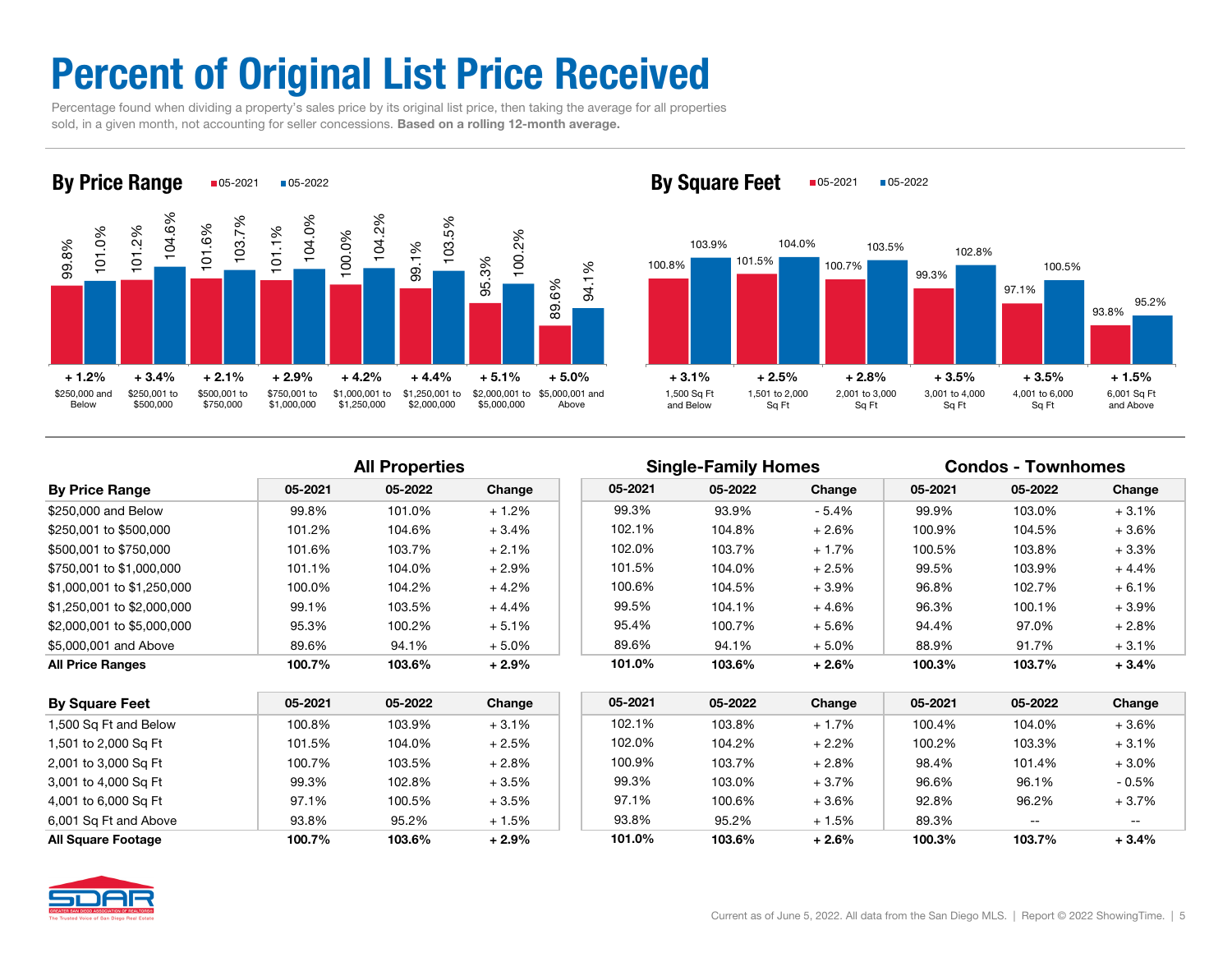## Days on Market Until Sale

 Average number of days between when a property is listed and when an offer is accepted, in a given month. Based on a rolling 12-month average.



2222  $19 \frac{27}{1}$ 35509317 $7$   $22$   $19$   $21$   $22$   $13$   $25$ 33 691,500 Sq Ft 1,501 to 2,000 2,001 to 3,000 3,001 to 4,000 4,001 to 6,000 6,001 Sq Ft  $-18.5\%$   $-28.6\%$   $-34.0\%$   $-25.8\%$ 

Sq Ft

Sq Ft

and Above

| <b>By Price Range</b>      | 05-2021 | 05-2022 | Change    |
|----------------------------|---------|---------|-----------|
| \$250,000 and Below        | 46      | 38      | $-17.4%$  |
| \$250,001 to \$500,000     | 25      | 19      | $-24.0%$  |
| \$500,001 to \$750,000     | 21      | 18      | $-14.3%$  |
| \$750,001 to \$1,000,000   | 22      | 18      | $-18.2%$  |
| \$1,000,001 to \$1,250,000 | 26      | 19      | $-26.9%$  |
| \$1,250,001 to \$2,000,000 | 32      | 21      | $-34.4%$  |
| \$2,000,001 to \$5,000,000 | 56      | 29      | $-48.2%$  |
| \$5,000,001 and Above      | 103     | 68      | $-34.0%$  |
| <b>All Price Ranges</b>    | 25      | 20      | $-20.0\%$ |

|                            |         | <b>All Properties</b> |           |         | <b>Single-Family Homes</b> |           | <b>Condos - Townhomes</b> |         |          |  |
|----------------------------|---------|-----------------------|-----------|---------|----------------------------|-----------|---------------------------|---------|----------|--|
| <b>By Price Range</b>      | 05-2021 | 05-2022               | Change    | 05-2021 | 05-2022                    | Change    | 05-2021                   | 05-2022 | Change   |  |
| \$250,000 and Below        | 46      | 38                    | - 17.4%   | 89      | 44                         | - 50.6%   | 36                        | 36      | $0.0\%$  |  |
| \$250.001 to \$500.000     | 25      | 19                    | $-24.0\%$ | 34      | 34                         | $0.0\%$   | 22                        | 18      | $-18.2%$ |  |
| \$500,001 to \$750,000     | 21      | 18                    | $-14.3%$  | 20      | 20                         | $0.0\%$   | 23                        | 16      | - 30.4%  |  |
| \$750.001 to \$1.000.000   | 22      | 18                    | $-18.2%$  | 20      | 18                         | - 10.0%   | 31                        | 17      | $-45.2%$ |  |
| \$1,000,001 to \$1,250,000 | 26      | 19                    | $-26.9\%$ | 23      | 18                         | - 21.7%   | 41                        | 21      | $-48.8%$ |  |
| \$1,250,001 to \$2,000,000 | 32      | 21                    | $-34.4%$  | 29      | 19                         | $-34.5%$  | 49                        | 30      | $-38.8%$ |  |
| \$2,000,001 to \$5,000,000 | 56      | 29                    | $-48.2%$  | 55      | 26                         | - 52.7%   | 64                        | 51      | $-20.3%$ |  |
| \$5,000,001 and Above      | 103     | 68                    | $-34.0%$  | 104     | 69                         | $-33.7%$  | 13                        | 31      | + 138.5% |  |
| All Price Ranges           | 25      | 20                    | $-20.0\%$ | 25      | 21                         | $-16.0\%$ | 26                        | 19      | $-26.9%$ |  |

Sq Ft

| <b>By Square Feet</b> | 05-2021 | 05-2022 | Change    | 05-2021 | 05-2022 | Change    | 05-2021 | 05-2022 | Change   |
|-----------------------|---------|---------|-----------|---------|---------|-----------|---------|---------|----------|
| 1,500 Sq Ft and Below | 22      |         | $-22.7%$  | 19      | 18      | - 5.3%    | 24      |         | $-29.2%$ |
| 1,501 to 2,000 Sq Ft  | 22      | 19      | - 13.6%   | 20      | 18      | - 10.0%   | 29      | 21      | - 27.6%  |
| 2,001 to 3,000 Sq Ft  | 27      | 22      | - 18.5%   | 25      | 20      | - 20.0%   | 49      | 35      | $-28.6%$ |
| 3,001 to 4,000 Sq Ft  | 35      | 25      | $-28.6\%$ | 35      | 24      | $-31.4%$  | 50      | 67      | $+34.0%$ |
| 4,001 to 6,000 Sq Ft  | 50      | 33      | $-34.0%$  | 50      | 33      | $-34.0%$  | 47      | 49      | $+4.3%$  |
| 6,001 Sq Ft and Above | 93      | 69      | $-25.8\%$ | 93      | 69      | $-25.8%$  | 55      | $- -$   | --       |
| All Square Footage    | 25      | 20      | $-20.0\%$ | 25      | 21      | $-16.0\%$ | 26      | 19      | $-26.9%$ |

and Below

Sq Ft

By Square Feet  $\Box$ 05-2021  $\Box$ 05-2022

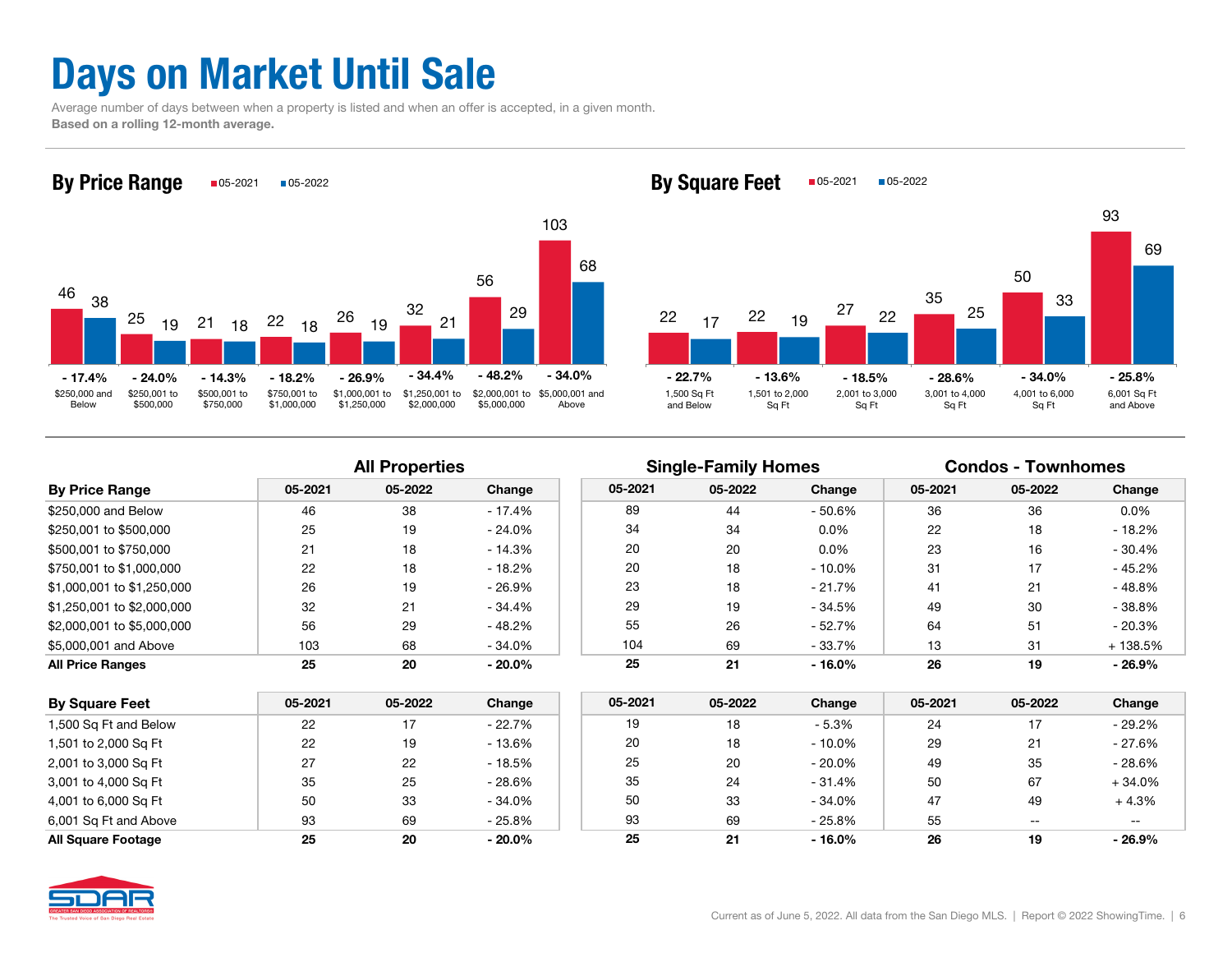## Inventory of Homes for Sale

 The number of properties available for sale in active status at the end of a given month. Based on one month of activity.



By Square Feet  $\Box$ 05-2021  $\Box$ 05-2022



| <b>By Price Range</b>      | 05-2021 | 05-2022 | Change   |
|----------------------------|---------|---------|----------|
| \$250,000 and Below        | 52      | 15      | - 71.2%  |
| \$250,001 to \$500,000     | 502     | 241     | $-52.0%$ |
| \$500,001 to \$750,000     | 1,039   | 680     | $-34.6%$ |
| \$750,001 to \$1,000,000   | 631     | 812     | $+28.7%$ |
| \$1,000,001 to \$1,250,000 | 278     | 372     | $+33.8%$ |
| \$1,250,001 to \$2,000,000 | 437     | 568     | $+30.0%$ |
| \$2,000,001 to \$5,000,000 | 391     | 363     | $-7.2%$  |
| \$5,000,001 and Above      | 190     | 149     | $-21.6%$ |
| <b>All Price Ranges</b>    | 3.520   | 3.200   | $-9.1%$  |

|                            |         | <b>All Properties</b> |          |         | <b>Single-Family Homes</b> |          | <b>Condos - Townhomes</b> |         |          |
|----------------------------|---------|-----------------------|----------|---------|----------------------------|----------|---------------------------|---------|----------|
| <b>By Price Range</b>      | 05-2021 | 05-2022               | Change   | 05-2021 | 05-2022                    | Change   | 05-2021                   | 05-2022 | Change   |
| \$250,000 and Below        | 52      | 15                    | $-71.2%$ | 14      |                            | $-35.7%$ | 38                        | 6       | $-84.2%$ |
| \$250.001 to \$500.000     | 502     | 241                   | $-52.0%$ | 95      | 33                         | $-65.3%$ | 407                       | 208     | $-48.9%$ |
| \$500,001 to \$750,000     | 1.039   | 680                   | $-34.6%$ | 650     | 355                        | - 45.4%  | 389                       | 325     | $-16.5%$ |
| \$750.001 to \$1.000.000   | 631     | 812                   | $+28.7%$ | 506     | 628                        | $+24.1%$ | 125                       | 184     | $+47.2%$ |
| \$1.000.001 to \$1.250.000 | 278     | 372                   | $+33.8%$ | 197     | 303                        | $+53.8%$ | 81                        | 69      | $-14.8%$ |
| \$1.250.001 to \$2.000.000 | 437     | 568                   | $+30.0%$ | 348     | 467                        | $+34.2%$ | 89                        | 101     | $+13.5%$ |
| \$2,000,001 to \$5,000,000 | 391     | 363                   | $-7.2%$  | 301     | 312                        | $+3.7%$  | 90                        | 51      | - 43.3%  |
| \$5,000,001 and Above      | 190     | 149                   | $-21.6%$ | 184     | 141                        | $-23.4%$ | 6                         | 8       | $+33.3%$ |
| All Price Ranges           | 3.520   | 3,200                 | $-9.1%$  | 2.295   | 2.248                      | $-2.0%$  | 1.225                     | 952     | $-22.3%$ |

| <b>By Square Feet</b>     | 05-2021 | 05-2022 | Change   | 05-2021 | 05-2022 | Change   | 05-2021 | 05-2022 | Change   |
|---------------------------|---------|---------|----------|---------|---------|----------|---------|---------|----------|
| 1,500 Sq Ft and Below     | 448. ا  | ',196   | $-17.4%$ | 579     | 532     | $-8.1%$  | 869     | 664     | $-23.6%$ |
| 1,501 to 2,000 Sq Ft      | 737     | 667     | $-9.5%$  | 507     | 470     | $-7.3%$  | 230     | 197     | $-14.3%$ |
| 2,001 to 3,000 Sq Ft      | 672     | 778     | + 15.8%  | 575     | 704     | $+22.4%$ | 97      | 74      | $-23.7%$ |
| 3,001 to 4,000 Sq Ft      | 298     | 293     | $-1.7%$  | 276     | 282     | $+2.2%$  | 22      |         | $-50.0%$ |
| 4,001 to 6,000 Sq Ft      | 193     | 170     | $-11.9%$ | 187     | 165     | $-11.8%$ | 6       |         | - 16.7%  |
| 6,001 Sq Ft and Above     | 172     | 96      | - 44.2%  | 171     | 95      | $-44.4%$ |         |         | $0.0\%$  |
| <b>All Square Footage</b> | 3.520   | 3,200   | $-9.1%$  | 2.295   | 2,248   | $-2.0%$  | 1.225   | 952     | $-22.3%$ |